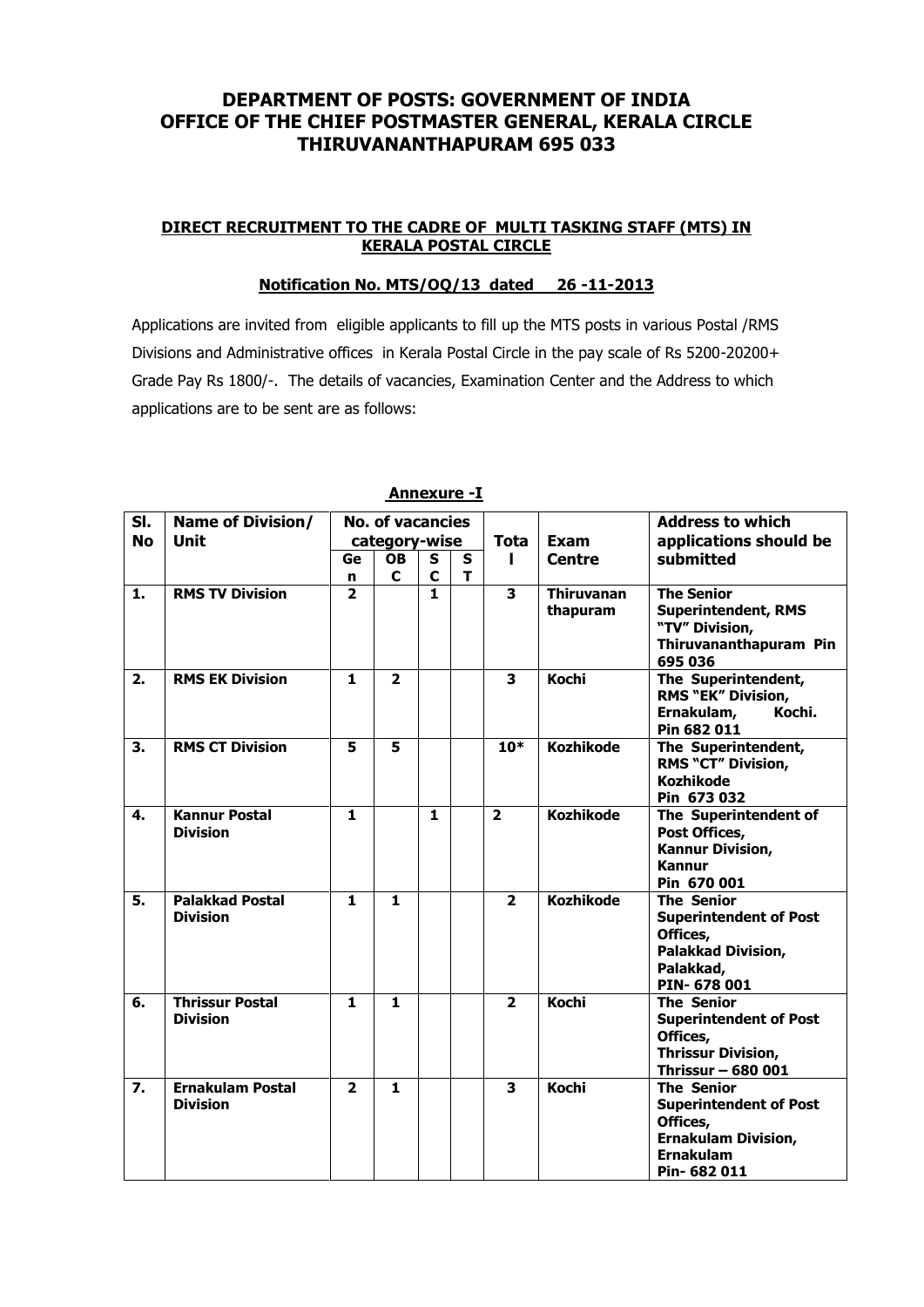| 8.  | Director of<br>Accounts (Postal),<br>Thiruvananthapuram | $\overline{\mathbf{2}}$ |  | 4              | <b>Thiruvanan</b><br>thapuram | <b>The Accounts Officer</b><br>(Admin), O/o Director of<br>Accounts,<br>(Postal),<br>Thiruvananthapuram<br>Pin 695 001 |
|-----|---------------------------------------------------------|-------------------------|--|----------------|-------------------------------|------------------------------------------------------------------------------------------------------------------------|
| 9   | <b>Chief PMG Office,</b><br>Thiruvananthapuram          | 3                       |  | $6***$         | <b>Thiruvanan</b><br>thapuram | <b>Assistant Director</b><br>(Rectt) O/o Chief<br><b>Postmaster General,</b><br>Thiruvananthapuram<br>Pin 695 033      |
| 10. | <b>PMG Office</b><br><b>Kozhikode</b>                   | $\overline{\mathbf{2}}$ |  | $\overline{2}$ | <b>Kozhikode</b>              | <b>Assistant Direct (Rectt)</b><br>O/o Postmaster General,<br><b>Kozhikode</b><br>Pin 673 011                          |

\*out of the 10 posts of RMS CT Division, one post is reserved for PH (Orthopedically handicapped)

\*\*out of the 6 posts of Chief PMG Office TVM , TWO posts are reserved for Ex service men. The selected candidates will be adjusted against the relevant category.

**2. Age Limit**: - 18 – 27 years as on 23-12-13. (Upper age limit relaxable for candidates belonging to Scheduled Castes/Scheduled Tribes up to five years and for candidates belonging to Other Backward Classes up to three years). For Ex-Servicemen and PH candidates, relaxation is applicable as per rules. For Govt servants upto 35 years and they should apply through proper channel.

**Note**: - The crucial date for determining the age limit shall be the closing date for receipt of application forms i.e. as on 23-12-2013

- **3. Education qualifications**: Matriculation or ITI from recognized Board. (Matriculation equivalency certificate will not be accepted).
- **4. Examination Centre**: As shown in Annexure -I
- **5. Date of the Examination:** 2<sup>nd</sup> February, 2014,

### **6**. **Pattern and Syllabus for Examination**:

I. The candidates shall be subjected to an Aptitude Test covering the following subjects/topics.

Part 'A' - 25 marks – 25 questions on General knowledge- Multiple Choice Questions Part 'B' - 25 marks- 25 questions of Mathematics - Multiple Choice Questions Part 'C '- Two segments

- 1) 25 marks 25 questions English language -Objective Type /Multiple Choice **Questions**
- 2) 25 marks 25 questions Regional language-( Malayalam )Objective type/ Multiple Choice Ouestions
- II. DURATION OF THE EXAMINATION: 90 minutes.
- III. MINIMUM QUALIFYING MARKS TO BE SCORED BY THE CANDIDATES:

A minimum of 10 marks should be scored by GEN category candidates in each part of the above Aptitude Test. OBC candidates should score a minimum of 9 marks in each part and SC/ST candidates should score a minimum of 8 marks in each part. In addition to this, GEN category candidates have to score a minimum of 40% marks in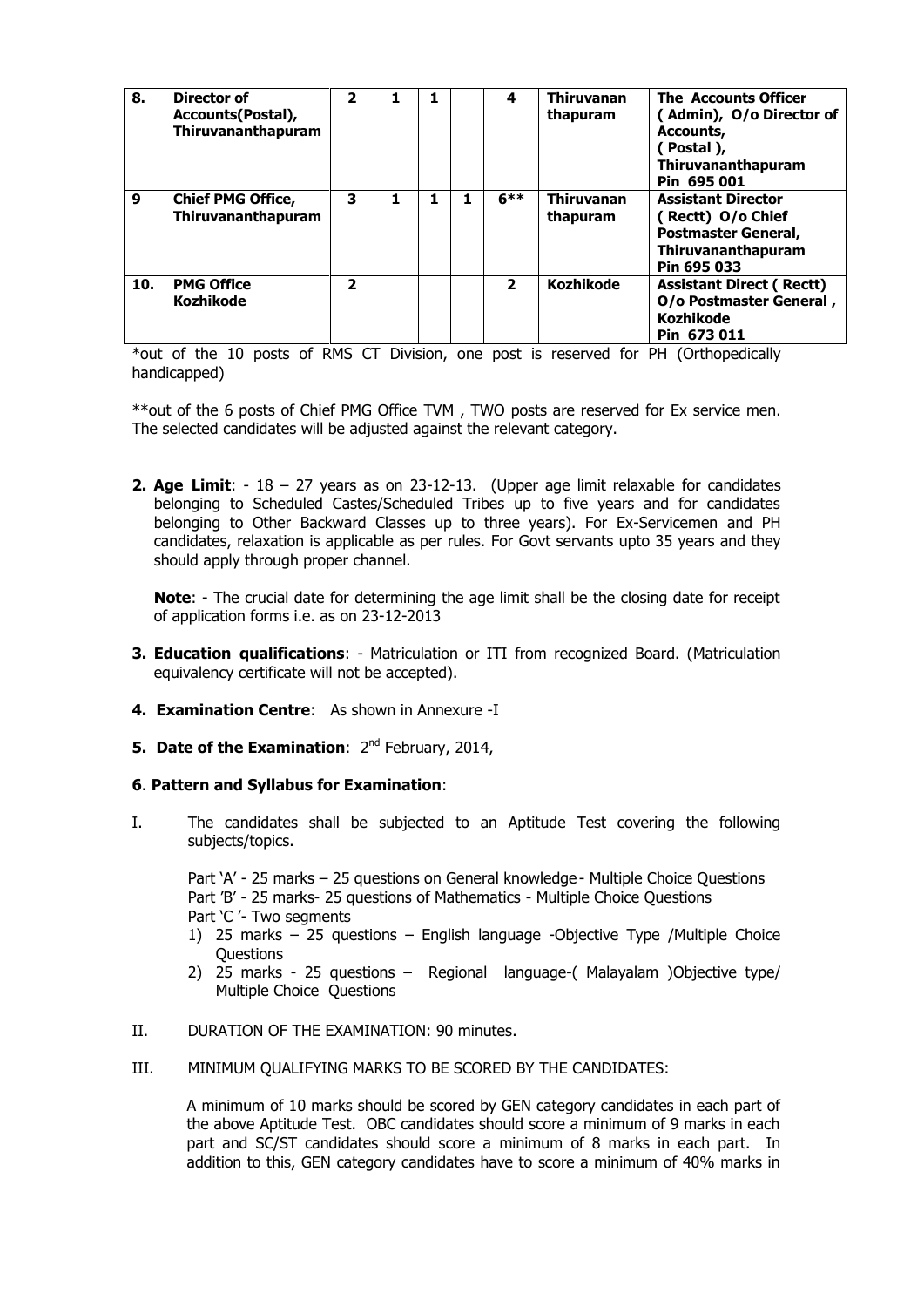aggregate while OBC candidates have to score 37% and SC/ST candidates have to score 33% in aggregate.

**7. Examination Fee:** Candidates are required to remit Examination Fee at any Departmental Post Office under "Unclassified Receipt" and attach the receipt granted, along with the application. Exam Fee for the General/OBC candidates is Rs.100/- and for SC/ST candidates is Rs.50/-.

**Note: -** Female Candidates are exempted from the payment of Examination Fee.

- **8. Selection Procedure:** Based on the marks obtained in the Aptitude Test, a merit list of qualified candidates will be prepared in each Postal/RMS Division/Administrative Unit separately. As per the availability of vacancies as notified above, selection will be made in the respective unit based on the merit list.
- **9. Application form:** Format of the application is appended to this Notification (Annexure II) and it can be downloaded from the website. Application form should be filled in by the candidates in their own handwriting. It should be affixed with the candidate's latest passport size photograph( self attested) in the space provided for the purpose in the application form. Application form duly filled in/signed should be enclosed in a cover which should be superscripted as "Application for appointment to the post of MTS in …..Division" and forwarded to the Authority as mentioned above in Annexure -I
	- 9(1) Applications not signed by the candidate will be liable to be rejected.
	- 9(2) +2, Degree, Computer courses certificates need not be attached.
- **10. Last date of receipt of Applications by the Divisions/Units is 23-12-2013.** Applications should be submitted by Registered Post or Speed Post only. Applications received by Ordinary post or by any other means and applications received after the last date will be rejected.
- **11. Hall Permit:** Hall Permit will be issued by the respective Divisional / Administrative Authorities well in time. If the Hall Permit is not received before 20.01.2014, the concerned authority should be contacted.
- **12. Requirement to serve in the Army Postal Service**

Any person appointed to the posts as per the notification shall be liable to serve in the Army Postal Service in India or abroad, if required.

- **13. Disqualification:** A Person
	- (a) Who has entered into or contracted a marriage with a person having a spouse living or
	- (b) Who having a spouse living, has entered into or contracted a marriage with any person will not be eligible for appointment.

Provided that the Central Government may, if satisfied that such marriage is permissible under the personal law applicable to such person and the other party to the marriage and there are other grounds for so doing , exempt any person from the operation of this rule.

### **14. Documents to be attached to the application:**

- a. Two Passport size photographs (one affixed on the application form)
- b. Original Receipt granted for payment of Examination Fee-to be pasted to the application
- c. On self-addressed envelope of size 9cm x 23 cm affixed with postage stamps for Rs.30/-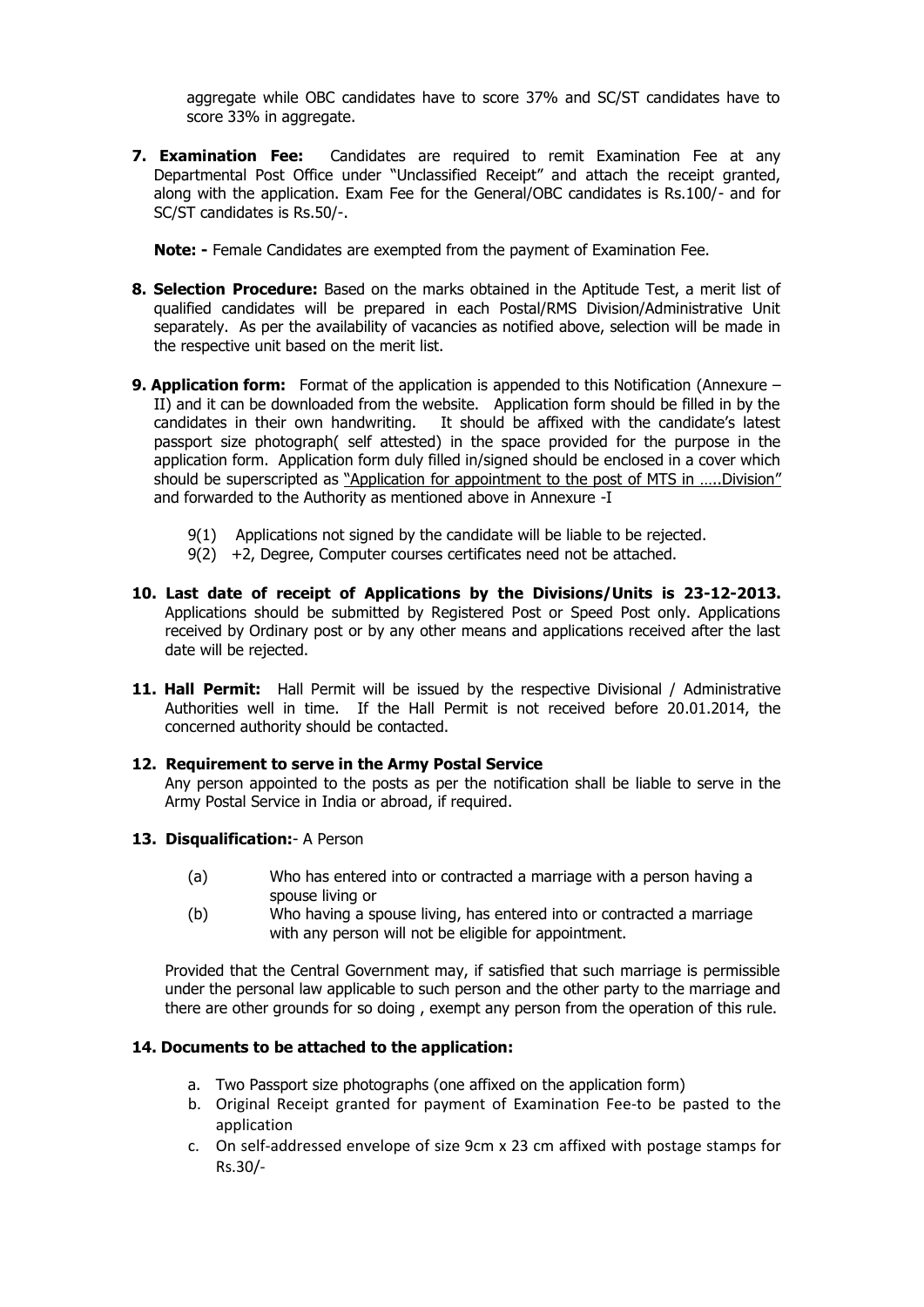- d. Age proof Attested copy of SSLC/CBSE/AISSE
- e. Proof of Educational qualifications Attested copy of Mark sheet or grade sheet to be attached.
- f. Community certificate In the case of OBC, Non-creamy Layer Certificate issued by Tahsildar and in the case of SC/ST, a certificate issued by Tahsildar in the prescribed format. (If community certificate in the prescribed format is not enclosed, the candidate will be treated as GEN category.)
- g. Discharge Certificate in the case of Ex-servicemen
- h. Certificate issued by District Medical Board with 40% disability in the case of physically (Orthopedically) Handicapped candidates.

Note: Original certificates should not be enclosed. Only attested are to be attached.

**15.** The Notification and the Application Form can be downloaded from our website [www.indiapost.gov.in](http://www.indiapost.gov.in/) and [www.keralapost.gov.in](http://www.keralapost.gov.in/)

> (SREERANGAN) Assistant Director (Rectt) O/o Chief Postmaster General, Kerala Circle Thiruvananthapuram-695 033

**\*\*\*\*\*\*\***